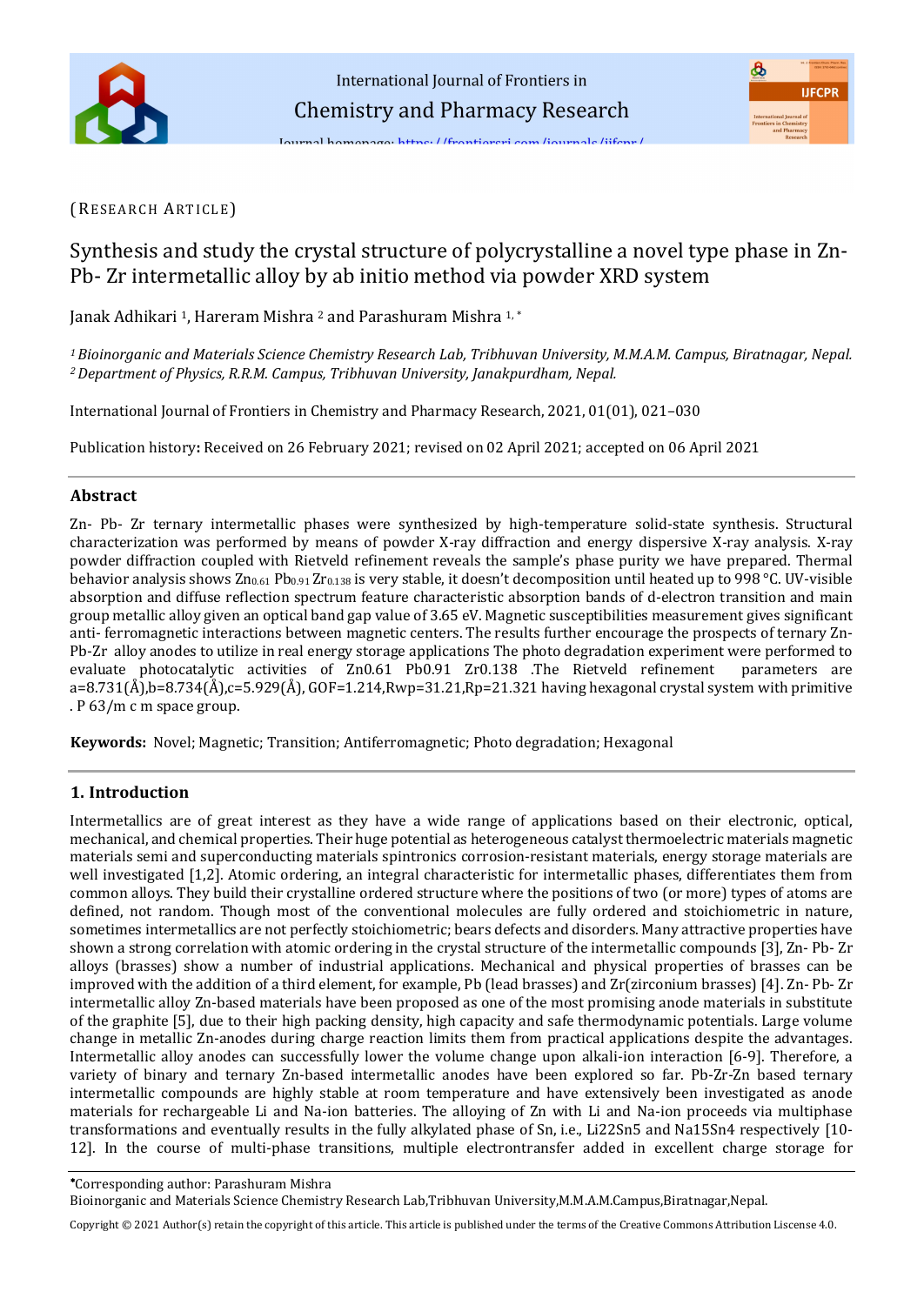rechargeable Li and Na-ion batteries. Electrochemical performances of Li and Na-ion batteries can further be improved by incorporation of a third element (active or inactive for Li or Na-ion storage) into the ternary Zn- Pb- Zr containing alloys. This study aimed to investigate the Pb-Zr-Zn system as very few reports are available on Zn- Pb- Zr system [13]. Moreover, the literature was limited to the specific characteristics of compounds with a lack of valid crystallographic data. The use of the so-called "alloy-chemistry" methods permits not only to use energy-saving synthetic procedures but represents sometimes an only approach to metastable and/or kinetically hindered compounds. While exchange reactions in solution or between a solid phase and solution or melt are well known, the benefits of the solid-state exchange processes have been understood several decades ago. As in solution, this approach utilizes the assembly of various structural "building blocks" which are believed to be transferred from various solid precursors into the structure of the target solid product. This approach has been successfully applied to layered structures which opened the possibilities of constructing highlyordered 3D structures due to coalescence of the 2D building blocks [14]. The other perspective is that these reactions permit to change the contents of the interlayer space, particularly via introducing there various thermally or chemically unstable species when it is not possible via solution or ceramic routes (and references therein) [15]. Recently, we applied this approach to the synthesis of several layered compounds of transition and non-transition namely their oxide chromates and carbonates, via simple exchange reactions between LnOCl oxychlorides and potassium chromates and carbonates, respectively [16]. Contrary to the high-pressure synthesis of Pb-Zr-Zn or time-consuming low-temperature oxidation of format melts yielding intemetallic alloy, Pb-Zr-Zn the solid-state exchange reactions readily proceed at 400-900oC within several days yielding single-phase target compounds with the only by-product, KCl, easily washed out, commonly by water. This approach also permitted easy preparation of new type o alloy.Metal alloy compounds containing zirconium elements have greatly attract significant interest for their technologically important applications in many different fields, such as laser pumping, frequency conversion, photo luminescence, magnetic materials, and scintillator crystals.[17] In order to explore new materials with unique performances, different cations of different group elements have been introduced and combined with zirconium led to a variety of new framework materials, such as zinc silicates and lead zirconate ions . Although both sets of compounds exhibit high thermal stability and interesting optical and magnetic properties, compared with zinc silicates, germanate analogs are less investigated. For the ternary zinc- zirconate, some reported compounds feature interesting properties for potential applications. For example, apatite-type La9.33Ge6O26 single crystal works as an oxide ionic conductor,[18] Ho2Ge2O7 shows significantly anisotropic magnetic properties, and Eu2GeO5 exhibits strong red light emission.. Quaternary lanthanide germinates greatly increase the opportunities of performance modifications by introducing a more diverse set of atoms with differing radii and electronegativity. For example, La2MgGeO6 features a perovskite structure which is very scarce in Ge based compounds.[19] YFeGe2O7 exhibits a remarkable low-temperature ferromagnetic ordering phenomenon. Our previously work Eu2GeB2O8 shows a strong red emission.[20] In alkali metal lanthanide germinate system, most reported compounds are based on sodium cations.[21] Compounds with other cations are surprisingly limited.. We deem transition metal ions having mixed valence metal template cations with different radii may lead to new zinc, Pb and zirconium alloy with different frameworks and physical properties. Our research efforts in this field led to the discovery of Zn0.61 Pb0.91 Zr0.138 alloy and study the structure of new metal alloy. Herein, we reported its synthesis, crystal structure, and physical properties, by ab initio method via powder XRD.

# **2. Material and methods**

All chemicals used were analytical grade. A polycrystalline sample of Zn0.61 Pb0.91 Zr0.138 alloy was synthesized by a standard solid state reaction using a mixture of high purity reagents of Zn, Pb and Zr as the starting materials in the molar ratio of 4: 4: 1 at high temperature. Ternary intermetallic at high-temperature solid-state synthesis. Highly purePb (shot, 99.999%, Alfa Aesar), Zn (teardrop-shot, mm,99.999%, Alfa Aesar) and Zr (shot, 6 mm, 99.999%, Alfa Aesar) were taken inside a quartz tube (diameter of 8 mm) according to their weight calculated from the nominal composition (in 300 mg scale). Then the tube was sealed under a high vacuum  $\sim$ 10\_5 mbar) using a sealing unit equipped with a diffusion pump. The sealed ampoule (length 3 cm) was kept in a programmable chamber furnace (Ants 1200 °C muffle furnace). Initially, the ampoule was heated up to 500°C by fast heating (120°C/h), and the temperature dwelled for 24 h. The reaction mixture was then again heated to 850  $\circ$ C with 12 $\circ$ C/h ramping rate and hold at that temperature for 24 h for homogenizing the metal mixture. After that, the temperature was slowly (12 °C/h) reduced to 450 ℃and annealed at that temperature for the duration of 84 h. Finally, the furnace was again cooled down to 250oC with a ramping rate of  $10^{\circ}/h$ , and it was turned off to allow the ampoule for air cooling. A series of samples were prepared with a varied composition of Pb, Zn, and Zr using the previously mentioned temperature program to check the phase purity and determine the homogeneity range. Ingots obtained were brittle in nature with a silvery metallic luster and stable in air and water at room temperature.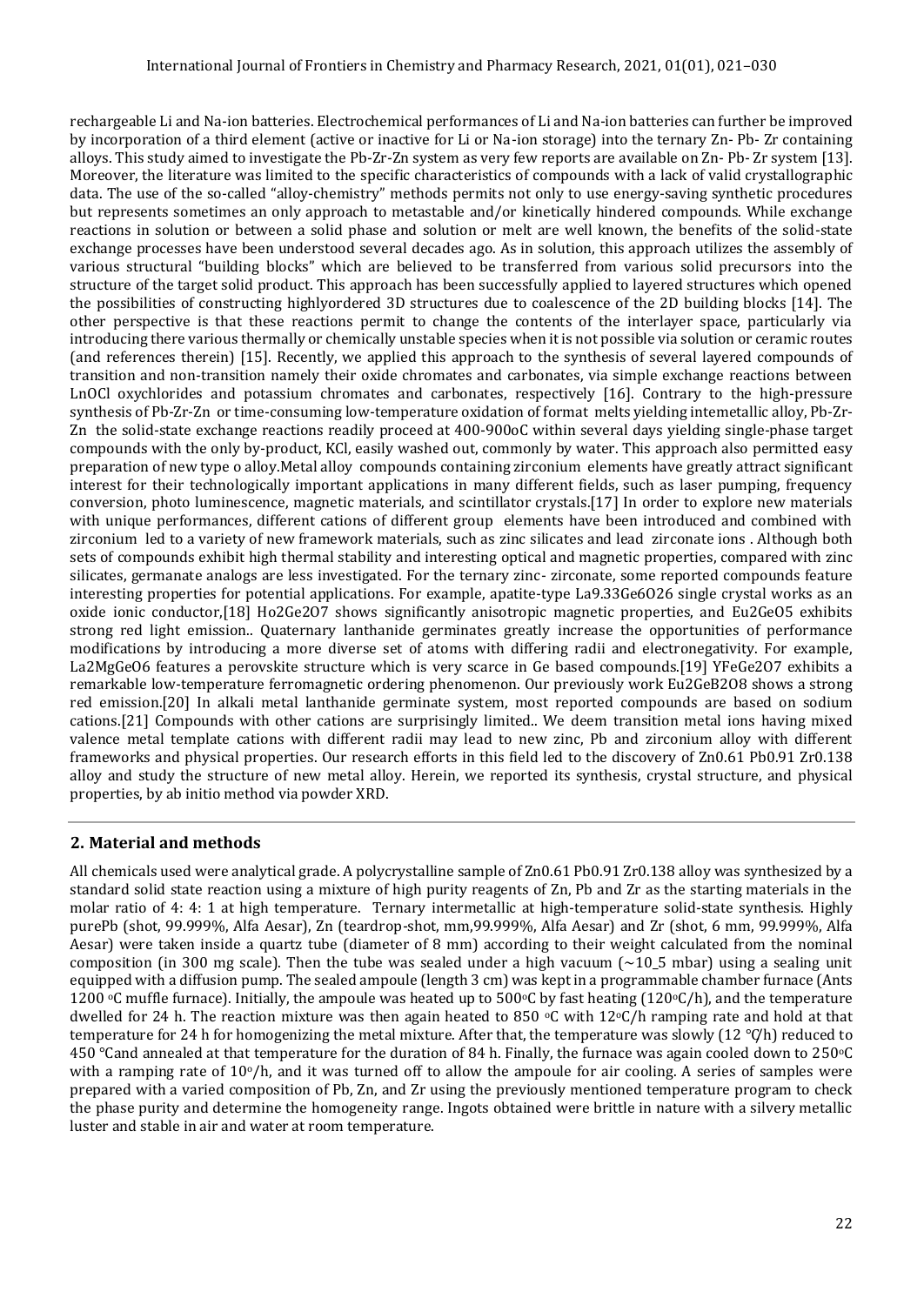### **3. Powder X-ray diffraction (PXRD) and refinement**

PXRD was used for checking phase purity and phase detection. Room temperature (298 K) PXRD data were collected in a Rigaku fifth generation (Gen 5) MiniFlex600 desktop X-ray diffractometer, with the HyPix-400 MF 2D hybrid pixel array detector (HPAD) equipped with Cu Ka radiation (1.5418 Å). A Bruker D2 Phaser XRD with LYNXEYE XE-T detector was used for some PXRD experiments. All the diffraction patterns were recorded over 20 range20-90° with a step size 0.02\_. Rietveld refinements were carried out using JANA 2006 program and refinement spectra shown in figure 1.. 15th order Legendre polynomials were used to fit the background and the zero point error was refined freely. Reflections were fitted with the Pseudo-Voigt function (peak-shape function: GW, LX, LY; cutoff: 12). Peak asymmetry corrections were done when it was relevant. Refining the profile parameters, profile fit was achieved and to determine the phase purity of the compounds Rietveld refinement was performed figure2. Positional parameters of the structural model obtained from the powder X-ray diffraction data analysis (Table 2) were used as starting parameters for the refinement against the X-ray powder data collected for bulk samples and the crystallographic data shown in table 1.. All cell parameters and atom positions were refined. Displacement parameters were refined whenever possible.The full pattern is fitting and peak decomposition in the space group P 63/m c m using check cell program. Crystal structures. High-resolution data set was collected for Zn-Pb-Zr on a RigakuUltima IV diffractometer utilizing CuKα1,2 radiation. The refinement was done using the JANA2006 software indexing the powder patters was not straightforward as two sets of Miller indices are possible for the strongest reflections yielding two alternative unit cells which led to close residuals upon LeBail full-pattern decomposition. Subsequent Rietveld refinements clearly ruled out one of these due to intolerably dissimilar Zn-Zr distances in the Pb ions.. Final Rietveld refinement plot for for cited alloy is given in Fig. 1; general projection of the crystal structure is shown in figure. 2; The structural parameters were refined by the Reitveld method using the JANA program which gave GOF=1.214,Rwp=31.21,Rp=21.321. The density is determined by Archimedes principle.

### **4. Results and discussion**

### **4.1. Structure determination and refinement**

Our studies have confirmed the existence and the proposed crystal structure of alloy of Zn0.61 Pb0.91 Zr0.138 advantage of the double exchange method in the preparation of single-phase specimens.The g-brass type phases in Zn-Pb-Zr system exist with a significant homogeneity range. Several crystals from different regions were selected to understand the atomic arrangement of the three elements throughout the homogeneity range. The diffraction spots from powder crystal data were indexed in primitive hexagonal crystal system with the Laue group m3m. The noncentrosymmetric space group P 63/m c m (193) was chosen based on the Laue symmetry and condition of systematic absences. For all the specimens, structure solution was carried out using Superflip employed in JANA 2006. Initial structure solution of the powder crystal obtained from Zn0.61 Pb0.91 Zr0.138 data resulted independent atomic sites, M01 (4e), M02 (4e), M03 (6f), M04 (12i), M11 (4e), M12 (4e), M13 (6g) and M14 (12i). Herein, Pb and zinc sites were difficult to distinguish due to their similar scattering power of X-ray. As the phase was Zn-rich, initially, all the sites were assigned as zinc and refinement resulted in residual value Robs (F2) of 11.10%. According to this assignment, the M14 (12i) site showed a negative isotropic displacement parameter (Uiso  $\frac{1}{4}$  \_0.0070 Å2), which indicated the presence of heavier element (Pb). In the literature, many cP g-type phases (cP52; P43m; 215) are reported with the composition N9M4 (such as Zn9Al4, Zn9In4, Ag9In4, Pb9In4, Cu9Ga4). Their structure can be viewed as two topologically similar but compositionally different 26-atom g-clusters (A - N22M4 and B - N14M12). Clusters are arranged at high symmetry points  $(0, 0, 0)$  and  $(\frac{1}{2}, \frac{1}{2}, \frac{1}{2})$  of hexagonal cage NO15P23 type unit cell. In N9M4, the larger atomic species, M occupy inner octahedral site of the A cluster and hexaoctahedral(CO) site of the B cluster to avoid or minimize the number of homoatomic contacts (M-M) between the large atoms. The atomic % of Pb-Zn - Zr) is 78:32 in Zn0.61 Pb0.91 Zr0.138 is close to the atomic % of N:M in N9M4 (69:31). Based on the occupancy of larger atoms in previously known cP gphases, the IT site (M01) of the A cluster and CO site (M14) of the B cluster were initially assigned to Zn atoms in Zn0.61 Pb0.91 Zr0.138 and the model was refined (Robs  $(F2)$  ¼ 10.51%). At this stage, M14 (12i) site still showed a negative isotropic displacement parameter (Uiso 0.0049 Å2). Independent refinement of site occupancy factor exceeded unity  $\sim$  1.315), which indicated the possibility of Zn mixing in this site. Thus, M14 site was refined as mixed Zn and Zr. A significant decrease in residual value Robs (F2) of 7.63% was observed, and the resulting composition was Zn0.61 Pb0.91 Zr0.138 .M13 (6g) site also showed a negative isotropic displacement parameter (Uiso ¼\_0.0024 Å2), and independent site occupancy refinement exceeded unity (1.1173), which also indicated the possibility of Sn mixing in this site. Refinement of M13 site as a mixture of Zn and Zr resulted a composition Zn0.61 Pb0.91 Zr0.138 and residual value Robs (F2) of 7.20%. Finally, all atoms were refined anisotropically; followed by isotropic extinction correction was performed to complete the model. It results a small change in Zn zirconium and atomic percentage with a composition  $Zn_{0.61}Pb_{0.91}Zr_{0.138}$ , and residual value Robs (F2) of 2.94%. To attain agreement of refined composition with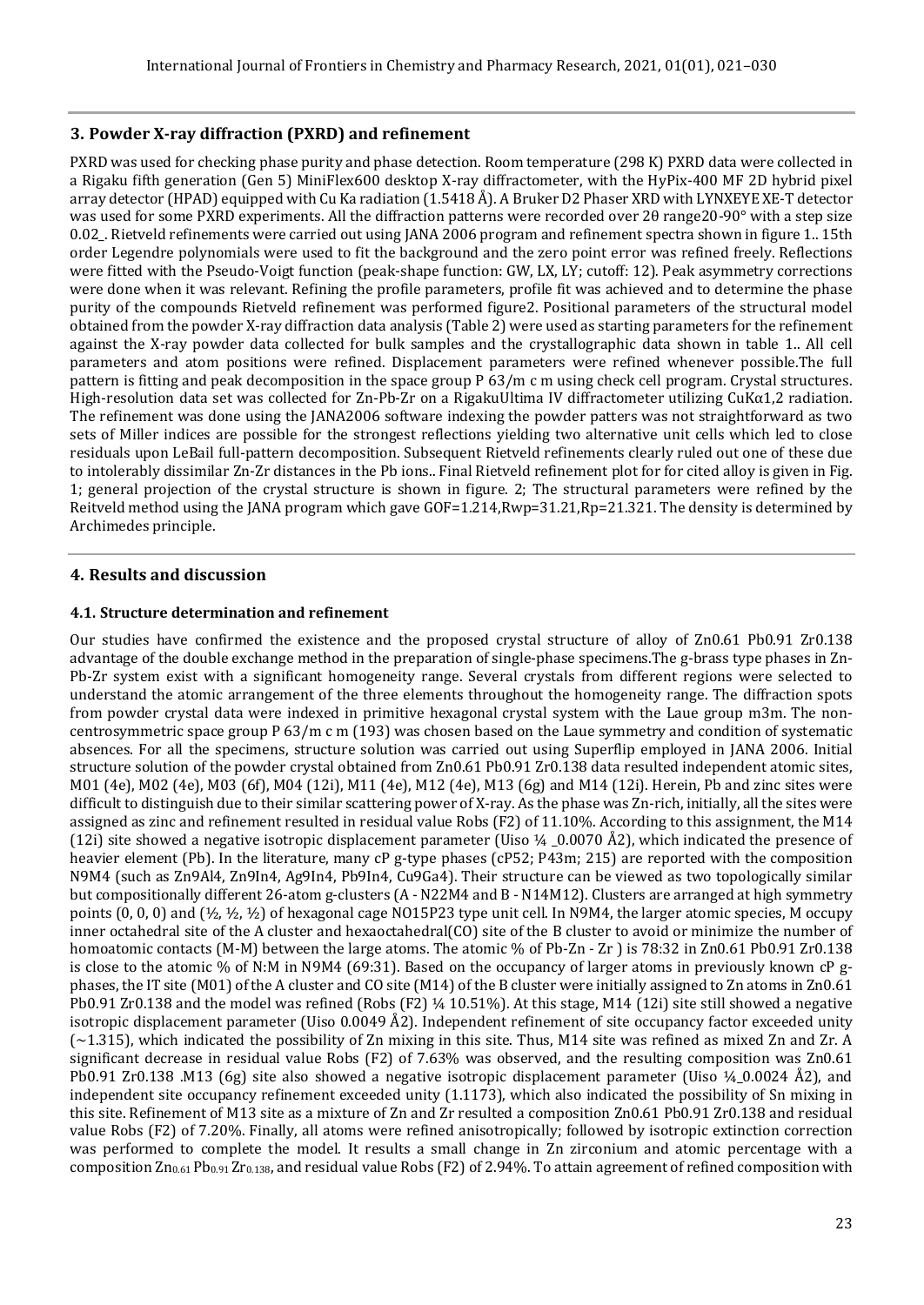the composition, M01 site (previously assigned as Zn) was mixed with Pb as independent site occupancy refinement of M01 site exceeded unity (1.052). The model renders Robs (F2) = 2.87% and GOF = 1.35. The resulting composition  $Zn_{0.61}$ Pb<sub>0.91</sub> Zr<sub>0.138</sub> obtained from the refinement fits well with the composition of the sample. This model was used for initial structural refinement for C1, C2, C3 and the refinement details are mentioned in Supporting Information (S1). For all samples, compositions obtained from powder XRD refinement agreed well with the atomic compositions from the XRD analysis. Crystallographic data details such as the refined atomic positions and equivalent isotropic displacement parameters are summarized in Table 2. A summary of loaded and refined composition obtained from powder crystal Xray diffraction.



**Figure1.**Rietveld refinement of intermetallic alloy **Zn0.61 Pb0.91 Zr0.138**

| Formula sum      | Zn <sub>0.61</sub> Pb <sub>0.91</sub> Zr <sub>0.138</sub> |  |  |  |
|------------------|-----------------------------------------------------------|--|--|--|
| Formula weight   | 242.658 g/mol                                             |  |  |  |
| Crystal system   | hexagonal                                                 |  |  |  |
| Space-group      | P 63/m c m (193)                                          |  |  |  |
| Cell parameters  | a=8.7341(7) Å,b=8.734(A) c=5.929(1) Å                     |  |  |  |
| Cell ratio       | $a/b = 1.0000 b/c = 1.4731 c/a = 0.6788$                  |  |  |  |
| Cell volume      | $391.70(9)$ Å <sup>3</sup>                                |  |  |  |
| Z                | 2                                                         |  |  |  |
| Calc. density    | $1.3408$ g/cm <sup>3</sup>                                |  |  |  |
| Meas. density    | $1.5123$ g/cm <sup>3</sup>                                |  |  |  |
| Index            | 0≤h≤1,-2≤k≤3,0≤l≤6                                        |  |  |  |
| Pearson code     | hP234                                                     |  |  |  |
| Formula type     | N015P23                                                   |  |  |  |
| Wyckoff sequence | h6g26ed6b                                                 |  |  |  |

**Table1** Crystallographic data of **Zn0.61 Pb0.91 Zr0.138**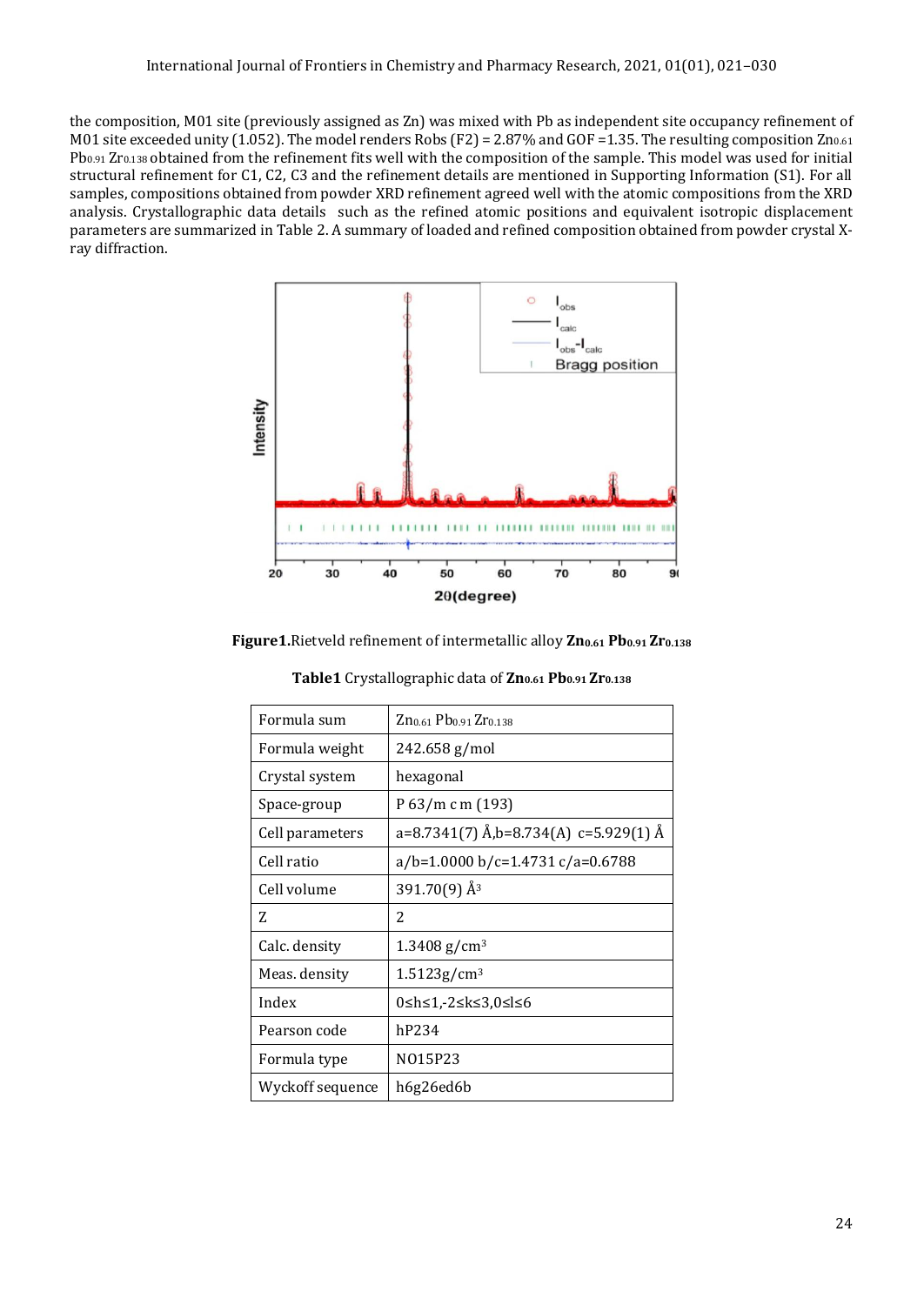| Atom            | 0x.  | Wyck.          | <b>Site</b> | x/a          | y/b              | z/c              |
|-----------------|------|----------------|-------------|--------------|------------------|------------------|
| Zn1             | $+2$ | 2 <sub>b</sub> | $-3.m$      | $\mathbf{0}$ | $\mathbf{0}$     | $\mathbf{0}$     |
| Pb1             | $+2$ | 6g             | m2m         | 0.6157(1)    | $\boldsymbol{0}$ | 1/4              |
| Zr2             | $+4$ | 6g             | m2m         | 0.2681(3)    | $\boldsymbol{0}$ | 1/4              |
| Zr1             | $+4$ | 4d             | 3.2         | 2/3          | 1/3              | 1/2              |
| Zn1             | $+4$ | 2 <sub>b</sub> | $-3.m$      | $\mathbf{0}$ | $\boldsymbol{0}$ | 1/2              |
| Pb1             | $+2$ | 6g             | m2m         | $-0.6157(1)$ | $-0.6157(1)$     | 1/4              |
| Zr2             | $+4$ | 6g             | m2m         | $-0.2681(3)$ | $-0.2681(3)$     | 1/4              |
| Zn2             | $+2$ | 4d             | 3.2         | $-2/3$       | $-1/3$           | $\boldsymbol{0}$ |
| Zr1             | $+4$ | 4d             | 3.2         | 1/3          | $-1/3$           | $\mathbf{0}$     |
| Pb1             | $+2$ | 6g             | m2m         | $\mathbf{0}$ | 0.6157(1)        | 1/4              |
| Zn2             | $+2$ | 6g             | m2m         | $\mathbf{0}$ | 0.2681(3)        | 1/4              |
| Zn1             | $+2$ | 4d             | 3.2         | 1/3          | 2/3              | $\mathbf{0}$     |
| Zr1             | $+4$ | 4d             | 3.2         | $-1/3$       | $-2/3$           | $\boldsymbol{0}$ |
| Pb <sub>2</sub> | $+2$ | 4d             | 3.2         | $-1/3$       | 1/3              | $\overline{0}$   |
| Zn <sub>3</sub> | $+2$ | 4d             | 3.2         | 2/3          | 1/3              | $\boldsymbol{0}$ |
| Zr1             | $+4$ | 4d             | 3.2         | $-2/3$       | $-1/3$           | 1/2              |
| Zr1             | $+4$ | 4d             | 3.2         | 1/3          | $-1/3$           | 1/2              |
| Zr1             | $+4$ | 4d             | 3.2         | 1/3          | 2/3              | 1/2              |
| Zr1             | $+4$ | 4d             | 3.2         | $-1/3$       | $-2/3$           | 1/2              |
| Pb1             | $+2$ | 6g             | m2m         | 0.00000      | 0.3843(1)        | 3/4              |
| Zr2             | $+4$ | 6g             | m2m         | $-0.2681(3)$ | 0.7319(3)        | 1/4              |
| Zr2             | $+4$ | 6g             | m2m         | 0.7319(3)    | $-0.2681(3)$     | 1/4              |

**Table 2** Fraction Atomic parameters

### **4.2. Phase analysis**

The details phase analysis of g-brass type Zn- Pb- Zrsystem was carried out by means of preparative methods, X-ray diffraction, and EDX analysis. Initial effort to synthesize  $Zn_{0.61}Pb_{0.91}Zr_{0.138}$  (x  $\frac{1}{4}$  0, 0.5, 1.0) resulted g-brass type Zn-Pb-Zr ternary compounds as major phases. A large number of samples were synthesized based on the initial phase analysis. Powder ZRD crystal refinement agree well and confirmed the existence of an extended homogeneity range. The loaded compositions and their corresponding products, as identified by Xray powder diffraction shows Rietveld refinement plots for PXRD data of the four samples in figure 1.A systematic synthetic exploration of the Zn- Pb- Zr system confirmed that phase pure ternary compounds are formed for compositions ranging between 48 and 70 atomic % Zn, between 15 and 46 atomic % Zr, and between 5 and 15 atomic % Pb. Beyond the homogeneity range, secondary phases (such as Zr-Zn-Pb [P 63/m c m (193)], A partial phase triangle of the CueZneSn ternary system was drawn based on loaded compositions and shown in Fig. 3. Our attempt to prepare Sn substituted g-Zn5Zr8 with the loaded compositions Zn3.8Zr6.2-xPbx (x ¼ 0.5, 1.0, 1.5) produced the Zn-rich g-brass type compound as major phase and b-Pb coexisted with the main phase shown in figure 3 . Partial substitution of bivalent zinc bytetravalent tin in g-Zr5Zn8, pushes VEC value away from the stability range for g-brasses  $(1.56-1.70 \text{ e/a})$ . Hence, Zn insertion at the Zn site may drive a simultaneous increase of monovalent Cu by the reduction of Zn in Zn- Pb- Zr ternary phases to keep the VEC in the range where gbrasses exist. As a consequence, g-brass type Cu-rich phases are formed in the Zn- Pb- Zr system. VEC of g-brass type Zn- Pb- Zr phases are calculated based on both loaded composition and PXRD refined composition, and it is found that e/a varies.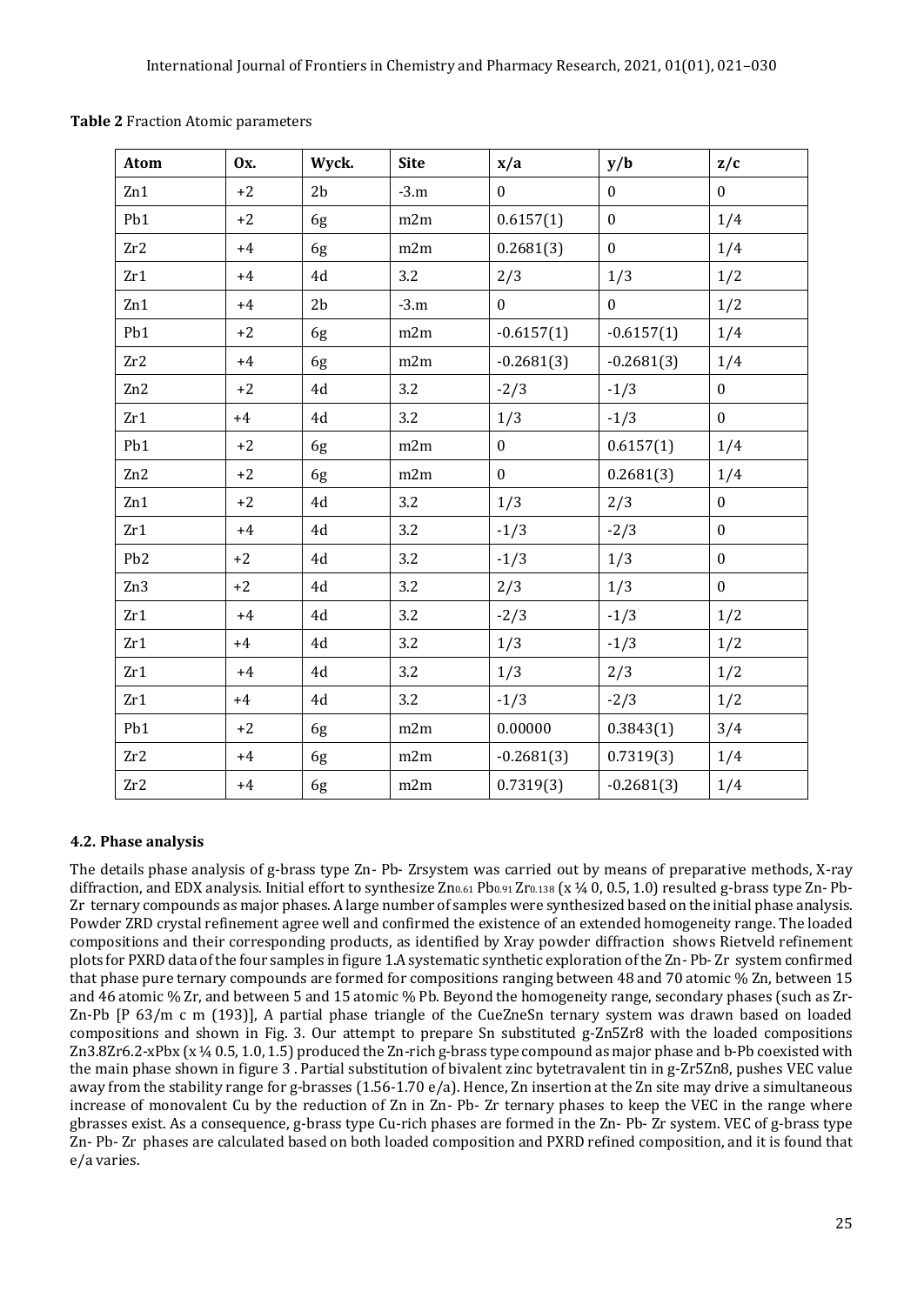

**Figure 2.** Partial phase triangle of the Zn-Zr-Pb system at 450°C based on the starting composition

#### **4.3. Structural description**

The ternary g-brass type phases in the Zn- Pb- Zr system crystallizes in the a centric space group P 63/m c m (193) with 42 atoms in the hexagonal unit cell that are distributed over eight crystallographically independent positions depending on the chemical composition of the phase. The Zn- Pb- Zr alloy g-brass cage type structures consist of two compositionally different g-clusters in a primitive hexagonal unit cell with their vacant centers located at (0, 0, 0) and (½, ½, ½) positions of the hexagonal cells shown in figure 2. Decoration of atoms in the polyhedral shell of the g-clusters in the ternary g-phases is listed in Table 4 The g-brass cluster at (0, 0, 0) site is Curich, chemically more ordered than the cluster present at  $(\frac{1}{2}, \frac{1}{2}, \frac{1}{2})$  5 In the g-brass cluster at  $(0, 0, 0)$ , OT, OH, CO sites are exclusively occupied by Zn throughout the entire homogeneity range. Only the IT site is mixed (Zn/Zr) and majorly occupied by Zn atoms. Zr content at this site ranges between 0.5 and 2 atomic %. The cluster is chemically more or less ordered with a composition  $\sim$  Zn8Zr4, though fully ordered Zr-free g-cluster is not found at  $(0, 0, 0)$  in the region of our investigation. The g-brass cluster at  $(\frac{1}{2}, \frac{1}{2}, \frac{1}{2})$  is heavily disordered. Only the OT site is exclusively occupied by Cu all over the phase region. For Zn rich samples IT site is fully occupied by Zn, and with increase of Cu content it is mixed occupied between Pb and Zn, and completely occupied by Pb at Pb-rich side of the Zn- Pb- Zr phases. OH site is fully occupied by Zn at Zn rich side. The same site is mixed occupied between Cu, Zn andPb for the composition at intermediate Zn-concentration and Zn/Pb at Zn poor side. CO site of B cluster is occupied by Zn and Zr. Majority of Pb goes to this particular site.Pb concentration at CO site ( $\sim$ 6 at. % -  $\sim$  12 at. %) increases with overall Pb content ( $\sim$ 6 at. % - $\sim$  14 at. %) in the ternary phases. At a fixed Sn concentration, if the ratio of Zr-Zn increases in the Zn-Pb-Zr phases, occupancy of Zr at IT site  $(Zn01/Pb0.2)$  of cluster A  $(0, 0, 0)$  gradually decreases with the simultaneous increase of Sn at OH site of cluster B  $(\frac{1}{2}, \frac{1}{2})$ ½, ½), whereas the occupancy factor of Zn remains more or less same at CO site of the B cluster. The variation ofZr:Zn ratio in the ternary phases is associated with the change of site occupancy factors of Pb//Zn at OH site of cluster B  $(\frac{1}{2})$ ,  $\frac{1}{2}$ ,  $\frac{1}{2}$ ) were cycled within the voltage range of 0.005e2 V at a current rate of 0.2C. On moving from  $Zn_{0.61}Pb_{0.91}Zr_{0.138}$  the chemical composition shows a decrease in Zn atoms and an increase in Zn, Zr and Pb atoms. Zr-atom remains electrochemically inactive to lithium and sodium. The electrochemically active species which take part in the alloying/de-alloying are Zn and Zr at various stoichiometry. The theoretical capacities for the electrode materials were calculated based on alloying/de-alloying activity of electrochemically active Zn and Sn with alkali metal-ion (Li and Na). During alloying/de-alloying process, one electron transfer has been taken into consideration complementing 1 mol of alkali ion transfer into the ternary intermetallic material. By Faraday's law, the theoretical capacities of  $Zn_{0.61}$  Pb<sub>0.91</sub>  $Zr_{0.138}$  (C1 as 169.6, 135.4, 94.1 and 92.7 mAhg\_1 respectively In the first discharge cycle of  $Zn_{0.61}$  Pb<sub>0.91</sub> Zr<sub>0.138</sub> electrode, a sloping voltage line from 1.6 to 1.0 V and four alloying peaks are noticeable at 0.75, 0.39 and 0.13 and < 0.1 V No distinctive potential peak in between 1.6 and 1.0 V regions indicates the SEI formation due to electrolyte decomposition. As reported by literature, a wide range of binary phases of  $Zr/Pb$  (M  $\frac{1}{4}$  Zn). The structure of of cited alloy shown in figure 3.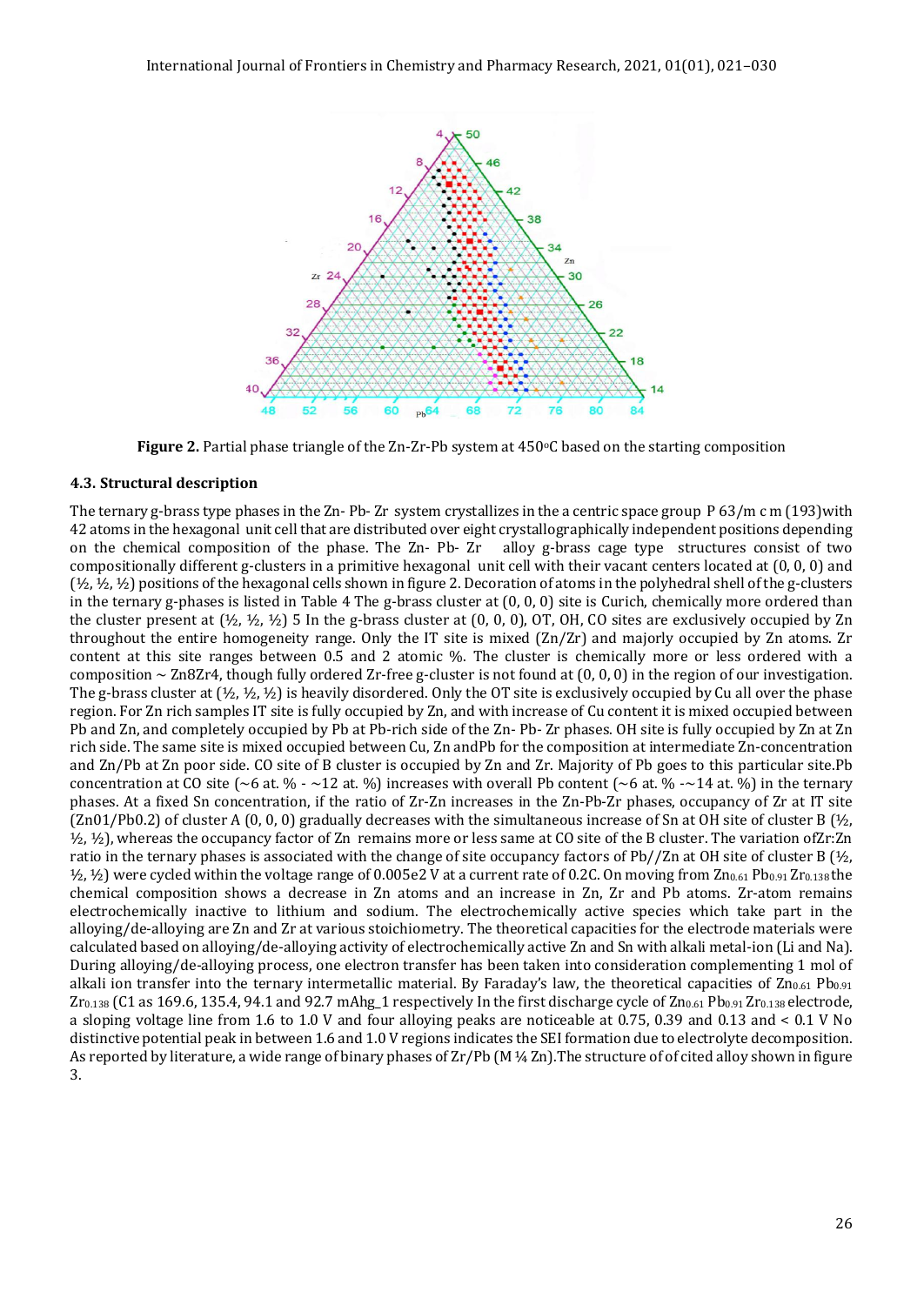

**Figure 3. 3D structure of Zn0.61 Pb0.91 Zr0.138** 

### **4.4. Electrochemistry**

Electrochemical alloying of metals during Li-ion intercalation proceed via various voltage plateau indicating Li-poor, medium and rich phases of LixMy. The voltage plateau at 0.75 V in Fig. 5a corresponds to the formation of Li-poor phase LiSn. The subsequent voltage plateau at 0.39 V can be addressed to Li-rich phases, such as Li7Sn3, Li5Sn2, Li13Sn5, and LiZn. In our opinion, this short plateau at 0.39 V appears due to Zn-alloying of Li-ion. However, we have considered this voltage as the starting point for Zn-alloying of Ni ions. Following this, a less intense peak at 0.13 V has been observed on the first two cycles of the differential capacity plot which confirms the activity of Zn-alloying. The peak at 0.13 V elucidates the fully lithiated phase of Pb/Zn. As we move towards less Zn-atom containing ternary intermetallics, the plateau at 0.39 V starts weakening and eventually disappears for the Zr rich compounds Zn0.61 Pb0.91 Zr0.138 Similar behavior has been observed for the peak at 0.13 V, which corroborates the Zn-alloying mechanism of Zn-ion in the ternary intermetallic compounds. The sharp peak emerging below 100 mV reveals the formation of a fully lithiated phase of Zn/Zr . In the subsequent discharge cycles, the disappearance of Li-poor Zn-alloying peak (at 0.75 V) and a continuous fading of Zn-alloying peaks (at 0.39 and 0.13 V) have been observed. However, upon further cycling, a complete reversible alloying/dealloying mechanism has been identified with  $\sim 0.2$  mol of Li-ion insertion/extraction. The reversible capacity is noted as $\sim$ 30 mAhg\_1 at a high capacity rate of 0.2C with an average voltage of 250 mV after 20 cycles Upon electrochemical tests on Zn0.61 Pb0.91 Zr0.138a few changes in alloying/de-alloying mechanisms have been observed owing to decreasing Zn-content and increasing Zn,-Zr content. Zn0.61 Pb0.91 Zr0.138 electrode exerts two alloying peaks at 0.71 and 0.54 V in the first discharge cycle, as shown in Fig. 5d. As stated earlier, the sharp peak at 0.75 V corresponds to the formation of Lipoor compound Zn/Zr The broad peak at 0.52 V can be assigned to Znalloying during the initial Li-ion insertion reaction to form LiZn. Moreover, fully lithiated phase of  $Li_{22}Sn<sub>5</sub>$  surfaces at a peak potential below 100 mV. On the subsequent cycling, the Li-poor Snalloying peak disappears. As the voltage peak at  $\sim$ 0.1/0.2 V dominates in further cycling, it is predicted that the reversible alloying/de-alloying occurs only between Zn-rich phase of Zn/Pb and the inserted Zn-ion. Upon further increasing Zn content in  $Zn_{0.61}Pb_{0.91}Zr_{0.138}$  no Zn-alloying peaks have been observed during initial Pb-ion insertion reaction .The sharp peak at 0.75 V becomes constant for all the samples showing a Li-poor binary phase formation as Li/Zn. In addition, the high intensity peak below 100mV ensures the formation of  $Zn_{0.61}Pb_{0.91}Zr_{0.138}$  electrodes result a reversible capacity of  $\sim$ 20 and  $\sim$ 22 mAhg\_1 respectively after 30 cycles similar galvanostatic charge-discharge studies have been approached to understand the electrochemical characteristics of ternary intermetallic compounds during Na-ion reaction. Although the Zn-ion insertion/extraction mechanism is found to be as similar as Ni-ion reaction, the positions of voltage plateau are altered.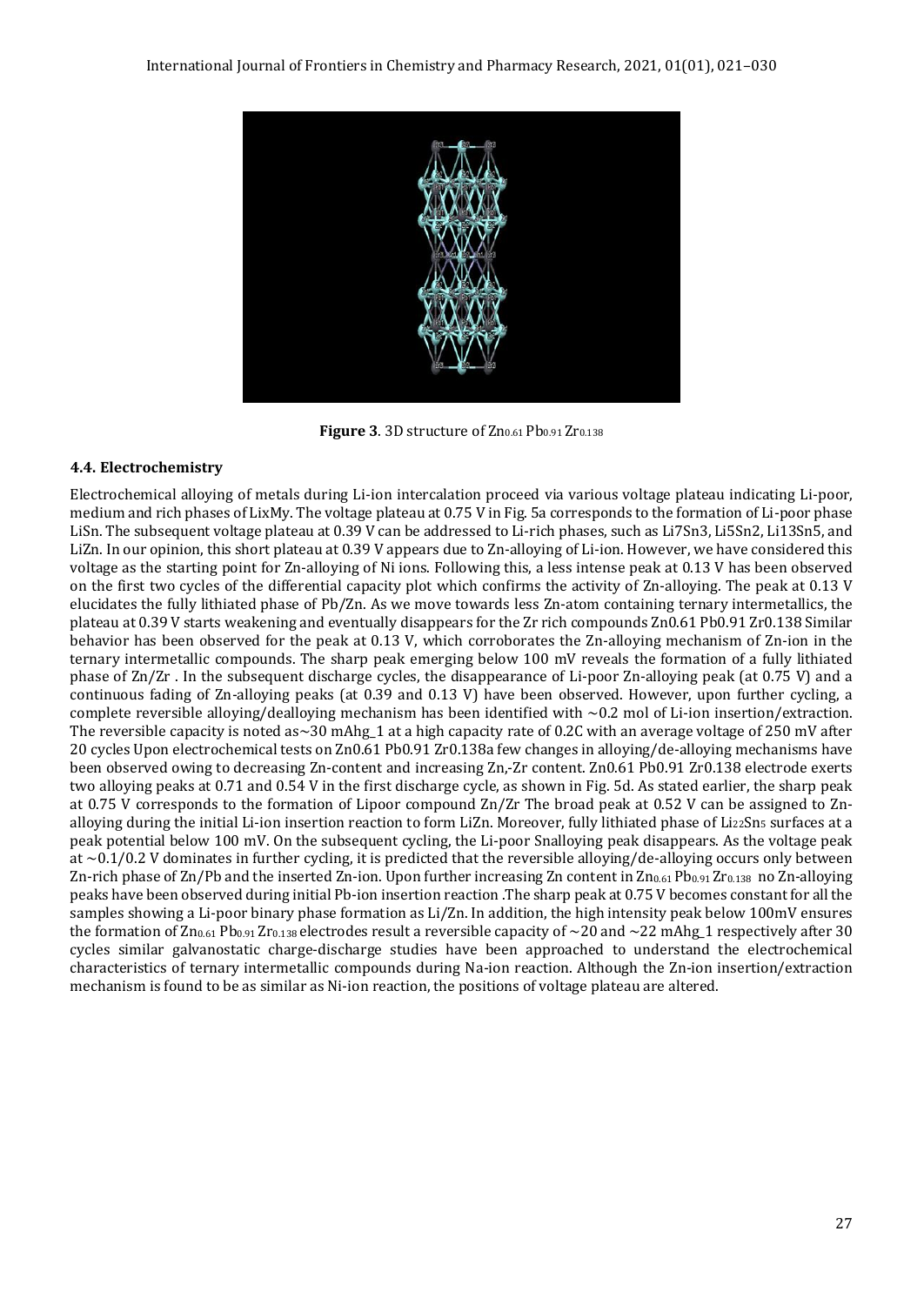

**Figure 4.** Charge-discharge profiles and Differential capacity plots of ternary intermetallic electrodes during Zn-ion reaction cycled at a rate as high as 0.2C between the voltage range of 0.005-2 V of **Zn0.61 Pb0.91 Zr0.138**

The chemical compositions of Zr and Zn-alloys of Na-ion are also different as compared to Li-systems. The initial Na-ion insertion capacities are found to be 79.9, 49.8, 39.7 and 57.5 mAhg-1 respectively, as shown in Fig. 5 .The initial discharge capacities execute similar trend as Li-ion systems. The alloying/de-alloying steps during Na-ion interaction have further been explained through differential capacity plots as shown in Figure 5.Therefore; the extensive galvanostatic studies suggest three factors which influence the electrochemical behavior of Zn-Zr-Pb samples during Liand Na-ion reaction. First, all the intermetallic Zn-Zr-Pb samples experience large polarization during initial lithiation and sodiation. Such polarization is reflected in the differential capacity plots as the peak potentials are completely different in values in the first cycle than in the consecutive cycles. No significant change in peak potentials is observed after the initial cycle, which extends high reversibility of the charge-discharge process. Second, a limited number of alkali-ion insertions in the present study correspond to low volume expansion in the initial cycle on contrary to pure metal anodes. A large number of initial Li and Na-ion insertions (4.4 and 3.75 mol respectively) in pure Zn metal anodes cause high volume expansion, thus worsening their electrochemical performances. Therefore, restricted alkali-ion insertion improves the cycle stability of the  $Zn_{0.61}$   $Pb_{0.91}$   $Zr_{0.138}$  electrodes. Third, excess  $Zn$  -atoms in  $Zn$ - $Zr$ - $Pb$ intermetallics can provide a buffer layer to withstand the mechanical stress during volume change. Excess Zn-content assists in stable SEI formation, which furnishes high cycle stability after the initial cycle. An overall improvement in the second cycle discharge capacity retention has been observed in all the samples during both Li- and Na-ion reaction. In addition, more Zr-rich intermetallic Zn-Zr-Pb sample is found to alleviate the volume expansion to a greater extent performing better capacity retention from the second discharge cycle

### **5. Conclusion**

New g-brass type Zn<sub>0.61</sub> Pb<sub>0.91</sub> Zr<sub>0.138</sub> intermetallic ternary compounds have been synthesized by conventional hightemperature solid-state method. Powder X-ray diffraction analysis indicates a site specific Zn substitution in the ternary g-brass ( $Zn_{0.61}$  Pb<sub>0.91</sub> Zr<sub>0.138</sub>) changes the atomic decoration in the 30-atom g-cluster, and it reduces the centering from cubic I to hexagonal structure. The structure of Zn0.61 Pb0.91 Zr0.138 ternary g-brass was described by two topologically similar but compositionally different g-cluster in the primitive hexagonal unit cell. The Zn -rich g-cluster centered at (0, 0, 0) was chemically more ordered than the cluster present at  $(\frac{1}{2}, \frac{1}{2}, \frac{1}{2})$ . An extended phase width of the ternary compound was identified using X-ray analysis. Structures of several samples with different compositions were studied by X-ray using Rietveld refinement with Mercury and diamond software programme.A systematic variation of the constituent elements over different crystallographic sites was observed on moving from Zr to Zn -rich sample of the Zn-Zr-Pb phases. The compounds are stabilized between 1.57 and 1.70 e/a. The electrochemical performances of the samples was analysed for the application in rechargeable Li- and Na-ion batteries. A limited amount of alkaliion insertion/extraction rendered remarkable capacity retention at rapid charge-discharge cycling. Reduced stress due to low volume expansion, stable SEI formation and buffering of Zn-layers in Zn-rich Zn-Zr-Pb ternary intermetallics served superior charge capacity retention of above 80% during Li-ion reactions.The confirmation of structure was analysed by Rietveld refinement using Diamond computer programme and Mercury software programme.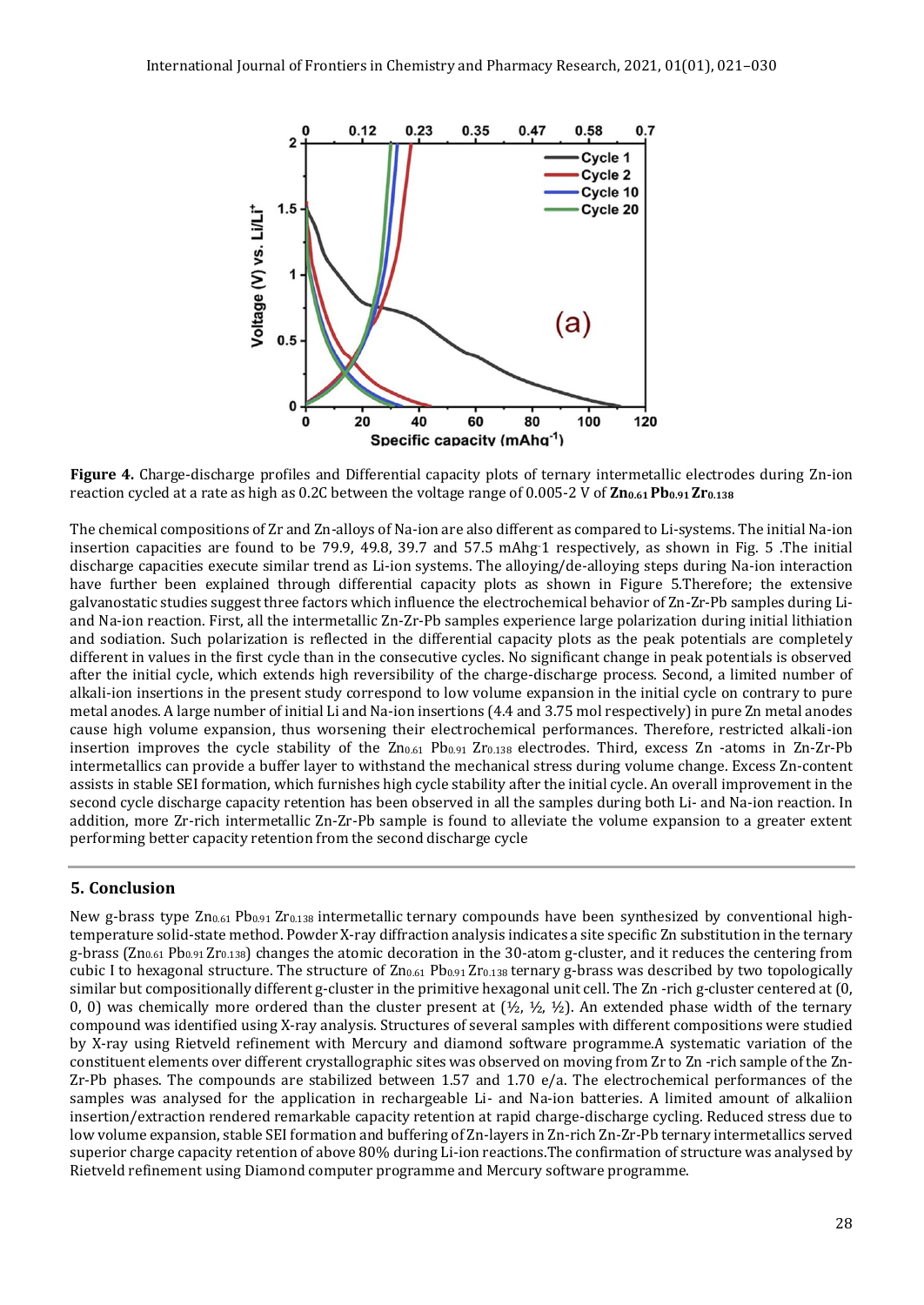In this way the prediction of the reaction pathway during the lithiation at room temperature using SbSn as anode material would be possible. Future large scale applications of  $Zn_{0.61}Pb_{0.91}Zr_{0.138}$ -anodes in galvanic cells are limited by relatively high costs of the materials and the discussion of declaring Pb as a toxic material which has to be largely banned from industrial productions. However, they are still interesting as niche products for special applications and also determined the structure of cited ternary alloy by ab initio method via powder XRD.

### **Compliance with ethical standards**

### *Acknowledgments*

The authors would like to acknowledge the immense contribution laboratory staff of Department of Chemistry University of Delhi,India for provide the XRD data

#### *Disclosure of conflict of interest*

The authors declare that they have no conflict of interest.

#### **References**

- [1] L. Roffner, M Armbrüster(2019), Electrochemical energy conversion on intermetallic compounds: a review, ACS Catal. 9(3): 2018-2062.
- [2] A Dasgupta, RM Rioux(2019),Intermetallics in catalysis: an exciting subset of Multimetallic catalysts, Catal. Today.30: 215-230.
- [3] KF Liu, SQ Xia.(2019) Recent progresses on thermoelectric zintl phases: structures, materials and optimization, J. Solid State Chem. November , 270: 252-264.
- [4] Y Xing, R Liu, J Liao, Q Zhang, X Xia, C Wang, H Huang, J Chu, M Gu, T Zhu, C Zhu, F Xu, D Yao, Y Zeng, S Bai, C Uher, L Chen.(2019) High-efficiency halfheusler thermoelectric Modules enabled by self-propagating Synthesis and topologic structure optimization, Energy Environ. Sci. 12(11): 3390-3399.
- [5] YZhang.(2019) Review of the structural, magnetic and Magnetocaloric properties internary rare earth RE2T2X type intermetallic compounds, J. Alloys Compd. 787: 1173-1186.
- [6] S Klenner, Z Zhang, R P€ottgen, L Li(2020), Magnetic and Magnetocaloric properties of the equiatomic europium intermetallicsEuAgZn, EuAgCd, EuPtZn and EuAuCd, Intermetallics. 120: 1-7.
- [7] SA Khandy, I Islam, DC Gupta, R Khenata. ALaref. Lattice dynamics, mechanical stability and electronic structure of Fe-based heusler semiconductors, Sci. Rep. 2019; 9(1): 1-8.
- [8] MS Likhanov, RA Khalaniya, VY Verchenko, AAGippius, SVZhurenko, AV Tkachev, DI Fazlizhanova, AN Kuznetsov, AV Shevelkov(2019), ReGaGe2: anintermetallic compound with semiconducting properties and localized bonding, Chem. Commun. 55(41): 5821-5824.
- [9] VY Verchenko, AO Zubtsovskii, DSPlenkin, AV Bogach, Z Wei, AA Tsirlin, EV Dikarev, (2020), Family of Mo 4 Ga 21 -based superconductors, Chem. Mater. 32(15): 6730-6735.
- [10] A Reigle, K Mason, J Slattery, S Lee, T Jamison, A Eggert, V Vincely, D Wong, YGuo, J Brock, M Khan.(2019) Superconducting properties of in doped ZrNi 2 Ga1\_x in X, Solid State Commun. 291: 28-31.
- [11] K Elphick, W Frost, M Samiepour, T Kubota, K Takanashi, S Hiroaki, S Mitani, AHirohata.Heusler(2020), Alloys for Spintronic Devices: Review on RecentDevelopment and Future Perspectives, Taylor & Francis.
- [12] S Li, X Wang, Z Liu, Y Jiu, S Zhang, J Geng, X Chen, S Wu, P He, W Long.(2020) Corrosion behavior of Sn-based leadfree solder alloys: a review, J. Mater. Sci. Mater. Electron. 31(12): 9076-9090.
- [13] MA Fazal, NK Liyana, S Rubaiee.A Anas.(2019), A critical review on performance,Microstructure and corrosion resistance of Pb-free solders, Meas. J. Int. Meas. Confed. 134: 897-907.
- [14] Z Yi, Z Wang, Y Cheng, L Wang (2018).Sn-based intermetallic compounds for Li-ion batteries: structures, lithiation mechanism, and electrochemical performances, Energy Environ. Mater. 1(3): 132-147.
- [15] W. Luo, J Gaumet, LQ Mai (2017). Antimony-based intermetallic compounds for lithium-ion and sodium-ion batteries: Synthesis, construction and application, Rare Met. 36(5): 321-338.